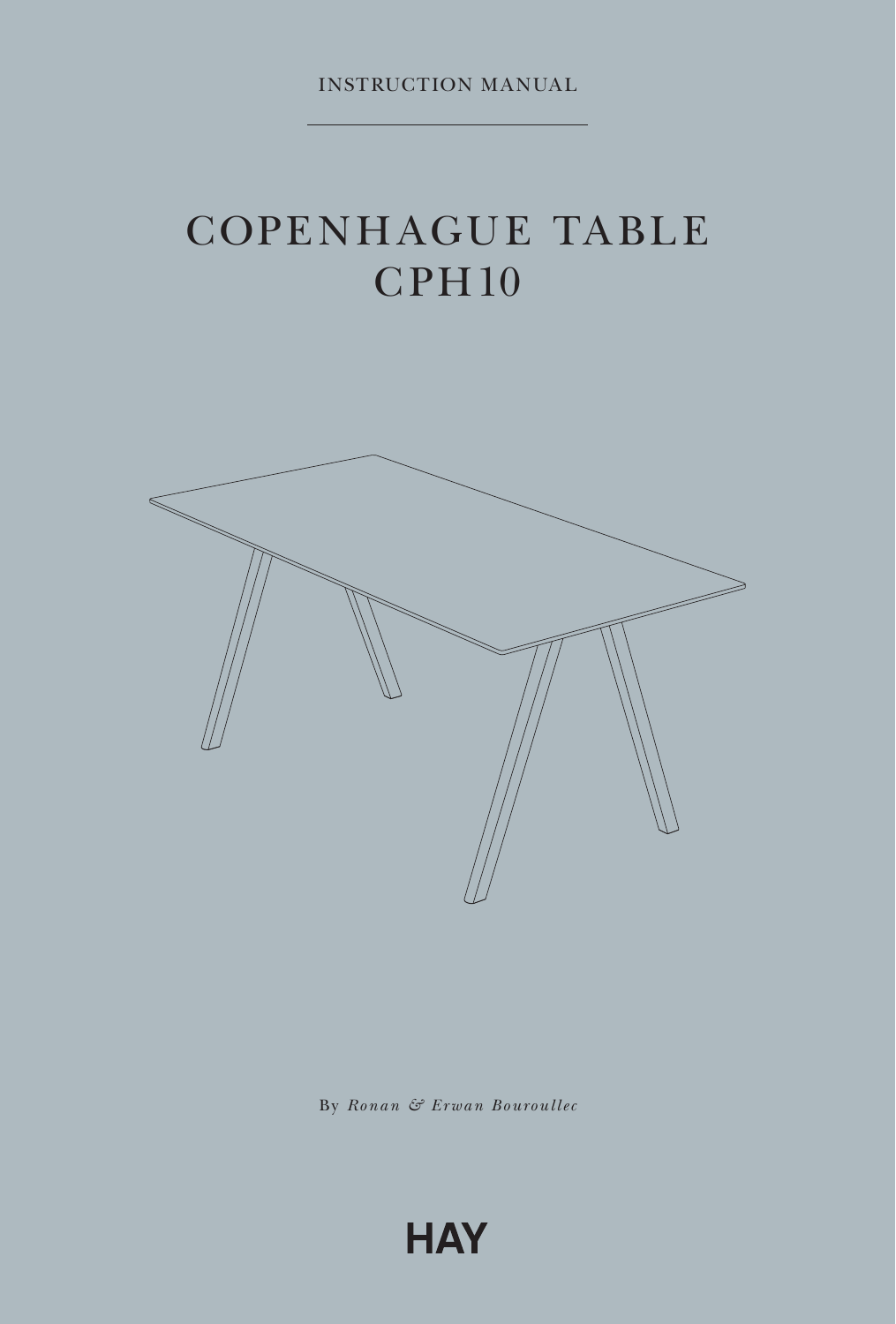Copenhague is a furniture series designed by Ronan and Erwan Bouroullec designed especially for the University of Copenhagen in 2013. In addition to a homely and welcoming expression, functionality, durability and ease of cleaning were important design requirements for the university. The Bouroullec brothers approached the task by merging design history with modern technology in an idiom with a strong and independent appearance in a broad and versatile series that embraces both public and private environments.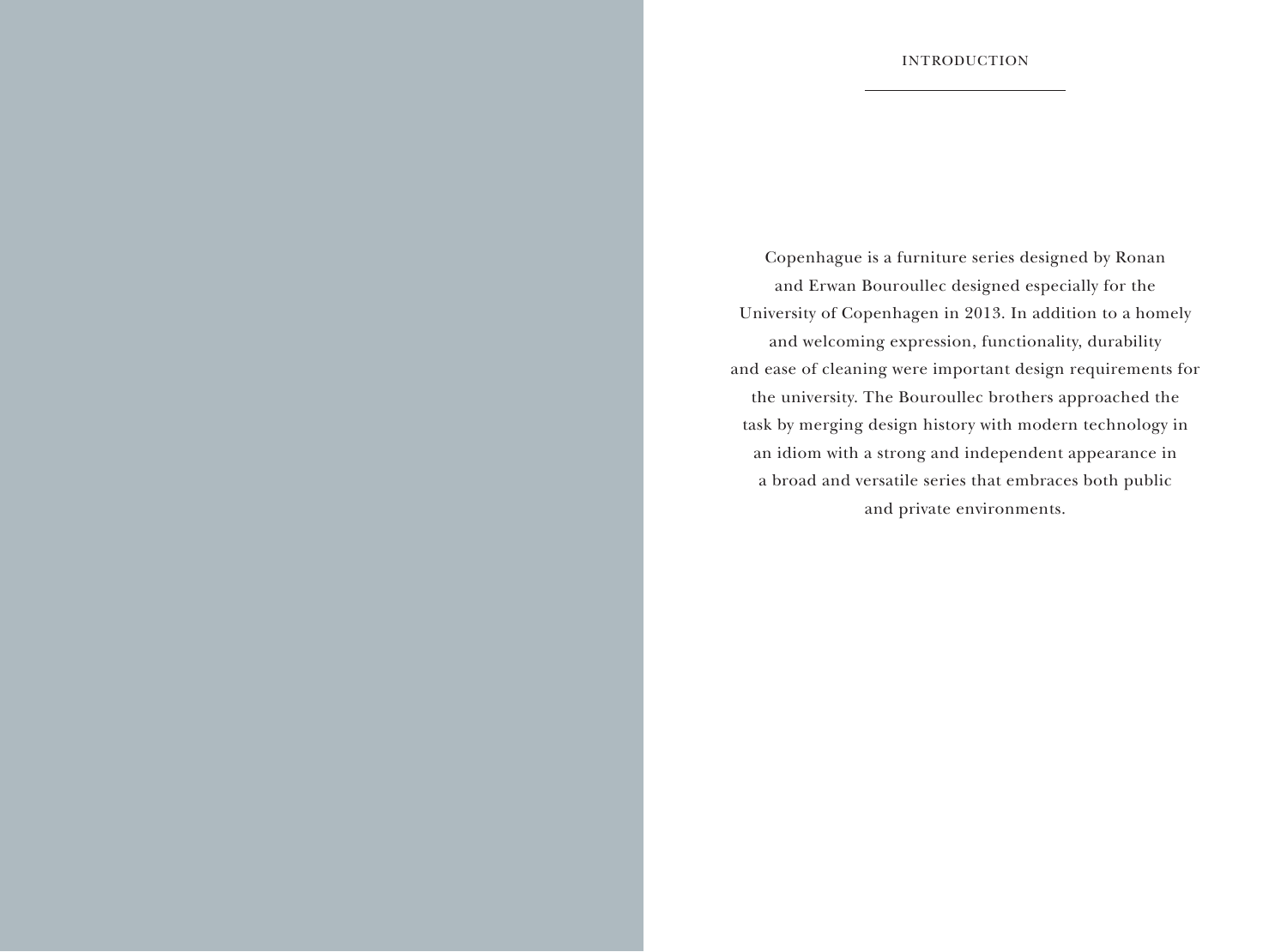## CARE AND MAINTENANCE CARE AND MAINTENANCE

#### CAUTION

With a little care you can prolong the life of your furniture. Follow the instructions for the materials of your specific product to make sure that it stays in the best shape for as long as possible.

The information below is only intended as a general guideline. For more information on how to remove specific stains, please enquire where you bought the furniture.

• Always remove stains quickly before they can do any permanent damage to the furniture.

• Avoid placing the table in direct sunlight or near a heat source to reduce changes. As wood is a natural material, it will change in colour and will patinate over time.

• When you move your furniture, make sure you lift it rather than pulling or pushing it to avoid damaging the floor, legs and mountings.

• Tighten up the screws after one to two months' use and whenever required.

• Avoid improper use such as putting your feet on the table or standing on it.

• Use coasters under damp, hot or coloured objects to avoid permanent stains.

• Avoid partially covering the surface, for example with tablecloths, or place mats, as colour variances may appear.

• Be careful not to scratch or damage the surface with sharp objects.

### LACQUERED OR STAINED WOOD

• Wipe with a clean cloth wrung in water or in a solution of water and a neutral detergent. Remove soap residue immediately using a clean, dry cloth.

• If the surface is scratched or appears matt, use a care product especially suited to lacquered or stained wood.

• Avoid using detergents containing silicone, as they seal the stain in and make subsequent repairs more difficult.

• Avoid using scouring cream or scouring pads, as they may scratch the surface.

#### SOAPED WOOD

• Wipe with a clean cloth wrung in water or in a solution of water and a neutral detergent or soap flakes. Remove soap residue immediately using a clean, dry cloth.

• To remove stains, clean and scrub using a thick solution of soap flakes that should not stay on the wood for more than two minutes. Then remove the remaining soap residue using a damp cloth.

• If the grain of the wood rises after cleaning, gently sand down the wood using fine-grit sandpaper (No. 220), always going with the grain.

• If the surface is scratched or appears matt, use a care product especially suited to soaped wood.

#### LINOLEUM

• Wipe with a clean cloth wrung in water or in a solution of water and a neutral detergent or soap flakes. Remove soap residue immediately using a clean, dry cloth.

• If the surface is scratched or appears matt, use a care product especially suited to linoleum.

• Stains may be carefully removed using white spirit (mineral spirit) or a damp nano sponge dipped in lukewarm water or linoleum care product. Follow up immediately with a clean, dry cloth. Never use the nano sponge dry.

• Avoid alkaline detergents such as soft (yellow) soap, washing soda, lye and scouring powder.

#### LAMINATE

• Wipe with a clean cloth wrung in water or in a solution of water and a neutral detergent. Remove soap residue immediately using a clean, dry cloth.

• Stains may be carefully removed using household ammonia or with a clean, damp cloth or a nano sponge wrung in warm water. Never use the nano sponge dry. Follow up immediately with a clean, dry cloth.

• Avoid using scouring cream or scouring pads, as they may scratch the surface.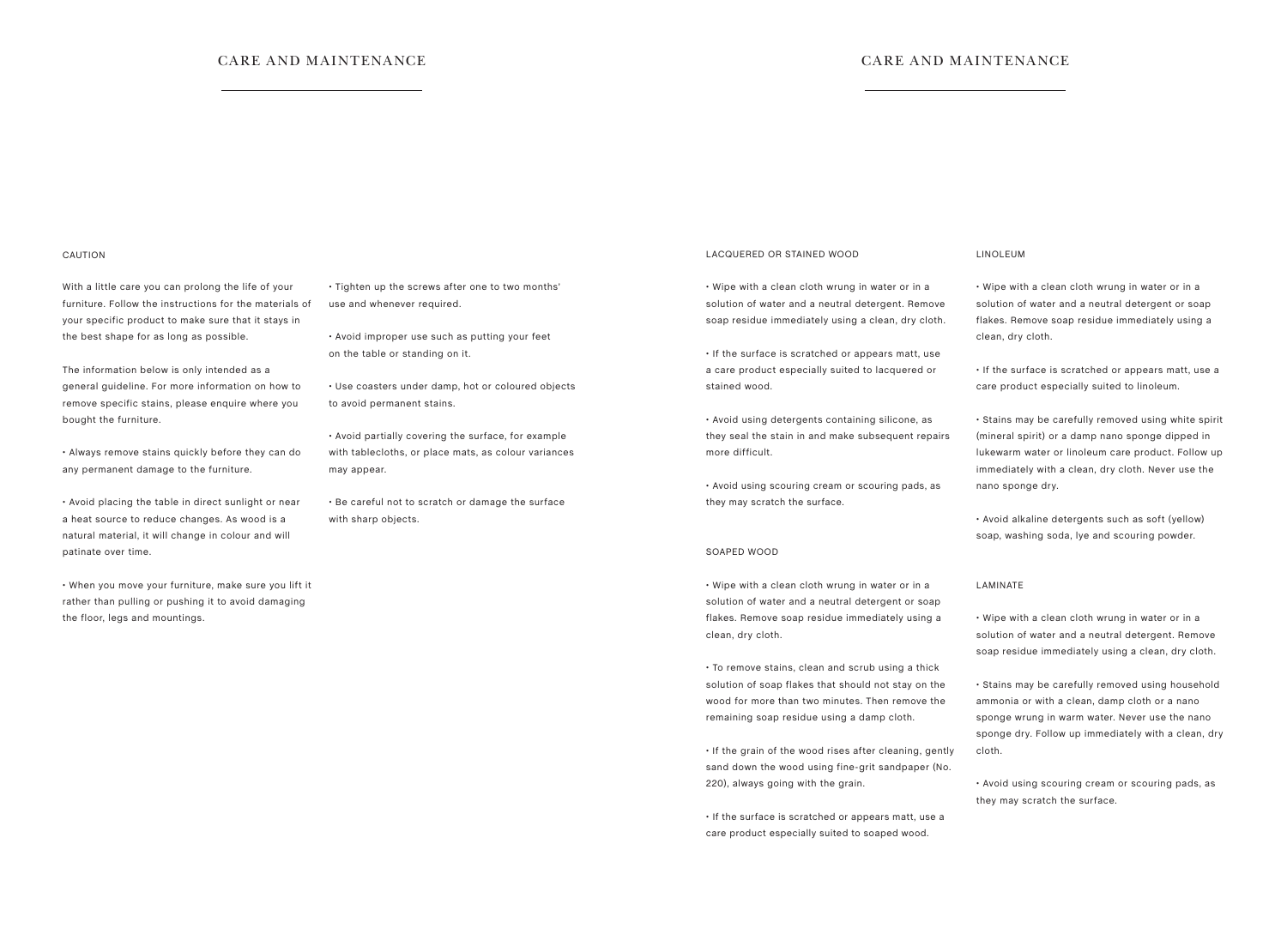# NOTE ON HOW TO USE THE ASSEMBLY BRACKETS

The instructions below show how to assemble the brackets, which appear in different steps throughout the instruction manual. Do not assemble them before the rest of the table, but wait until the relevant steps require their assembly.

1. Place the 2 x C parts with the threads facing up and the side holes facing each other. Insert the D part with the tapered holes facing up in the C parts' side holes.



2. Insert the E parts into the C parts and screw each of them half way in a first phase, to make sure they both fit the D parts tapered holes.





3. Tighten the E parts completely.







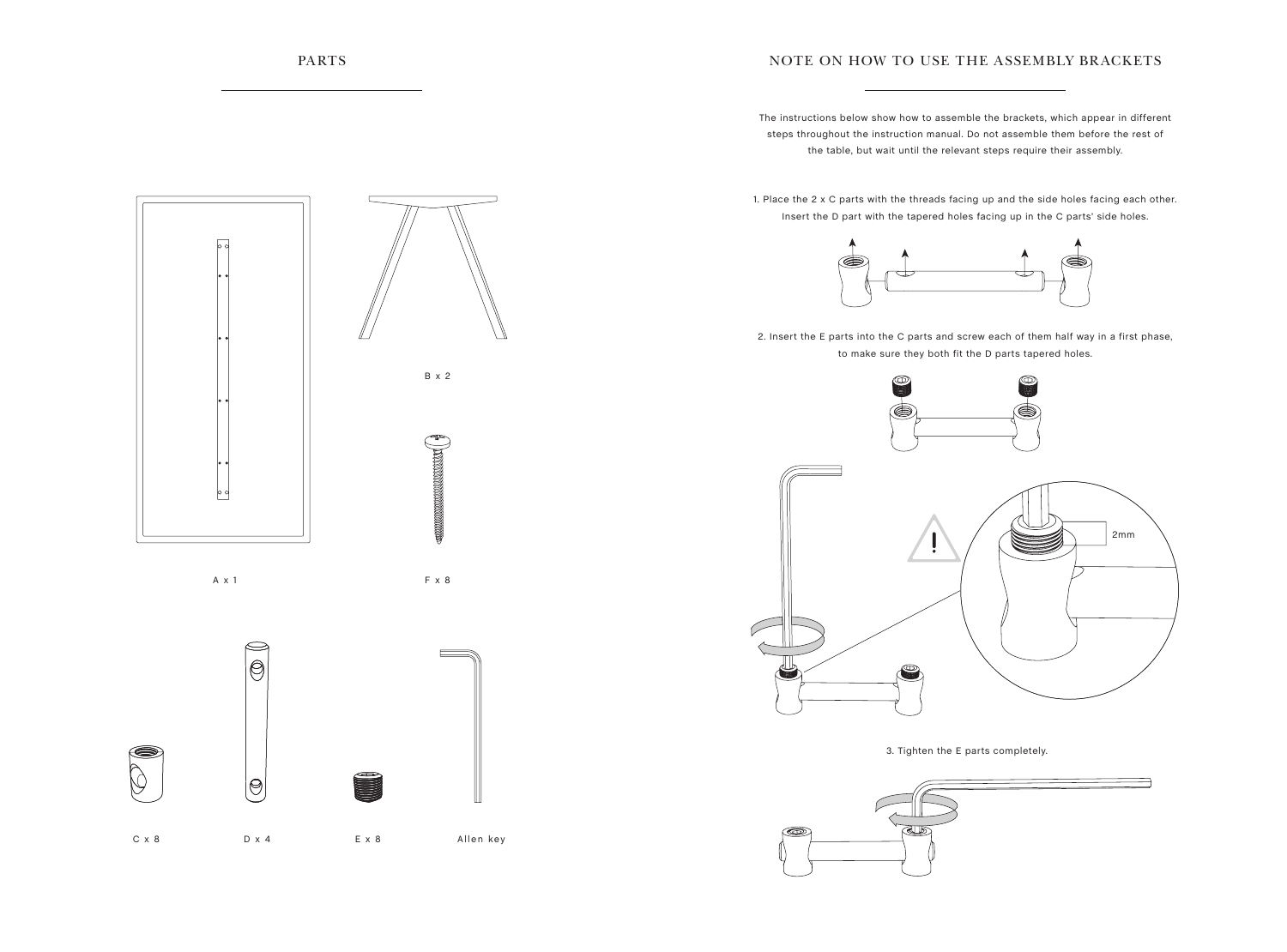While assembling, keep the table inside the cardboard box with foam edge in order to protect the tabletop from scratches etc. Make sure that all parts are included.

1.

Place 4 x C parts in the in the holes as indicated. Make sure that the threads on part C are pointing upwards and the holes are facing each other.





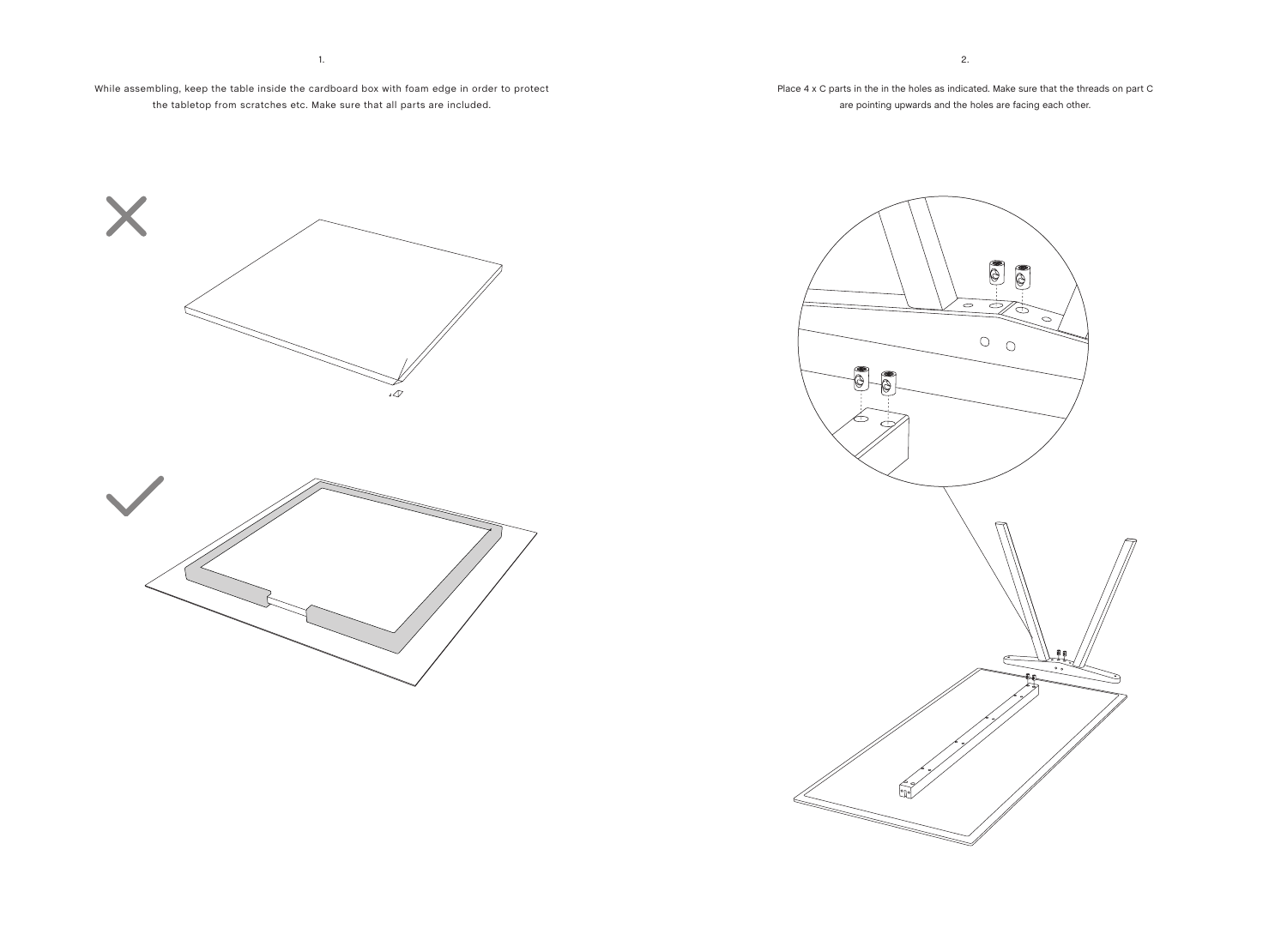# Place 2 x D in the holes as indicated. Make sure that the D parts' tapered holes are pointing upwards.

# Carefully drop 4 x E into the holes as indicated, and gently tighten all four E parts little by little with the Allen key.





5.

Tighten all 4 x E parts completely. Repeat steps 1-4 at the other end of the table.

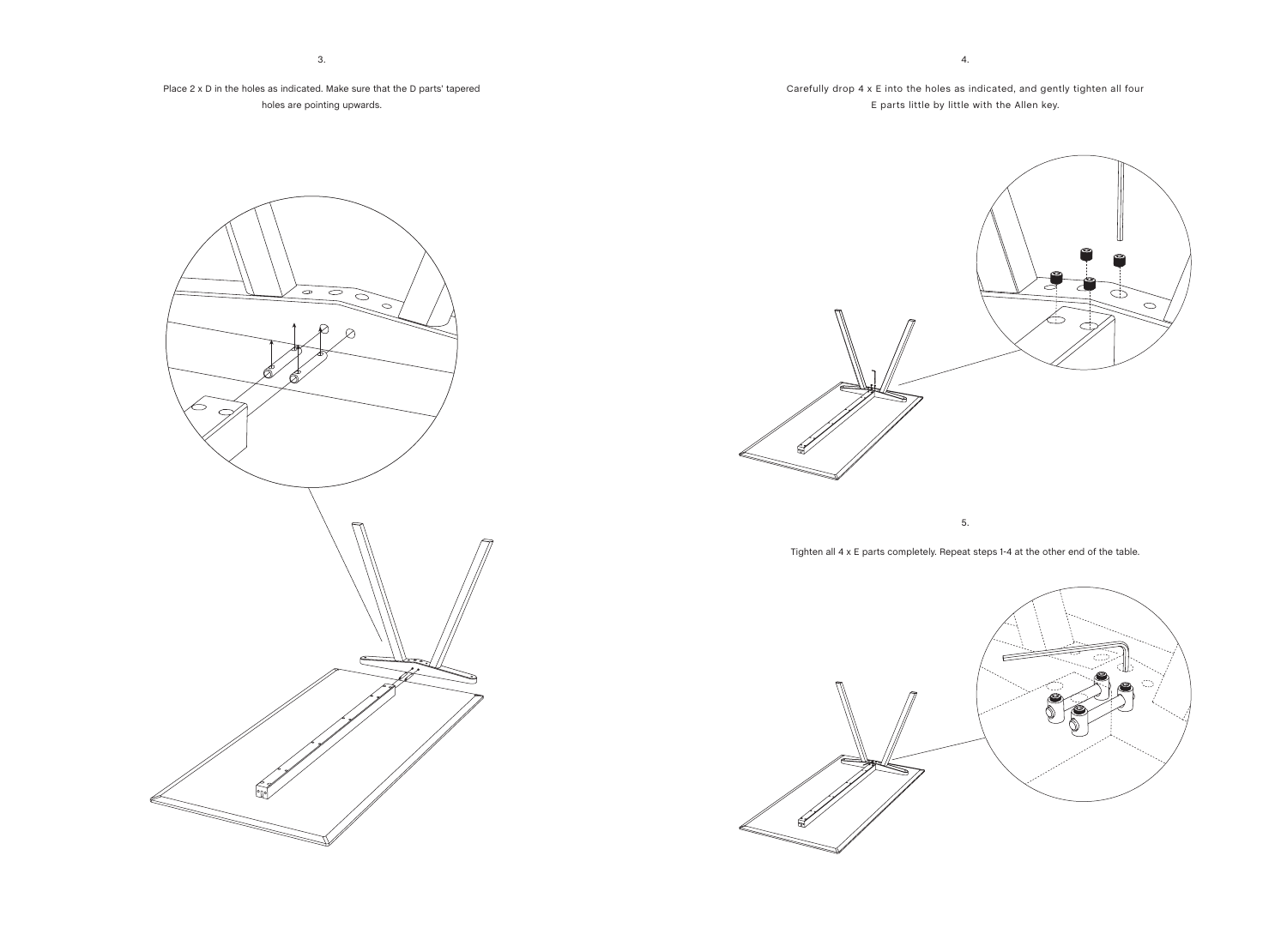7.

Turn the table over (2 persons recommended).

Use a proper screwdriver to fasten 8 x F in the free holes in the frame.